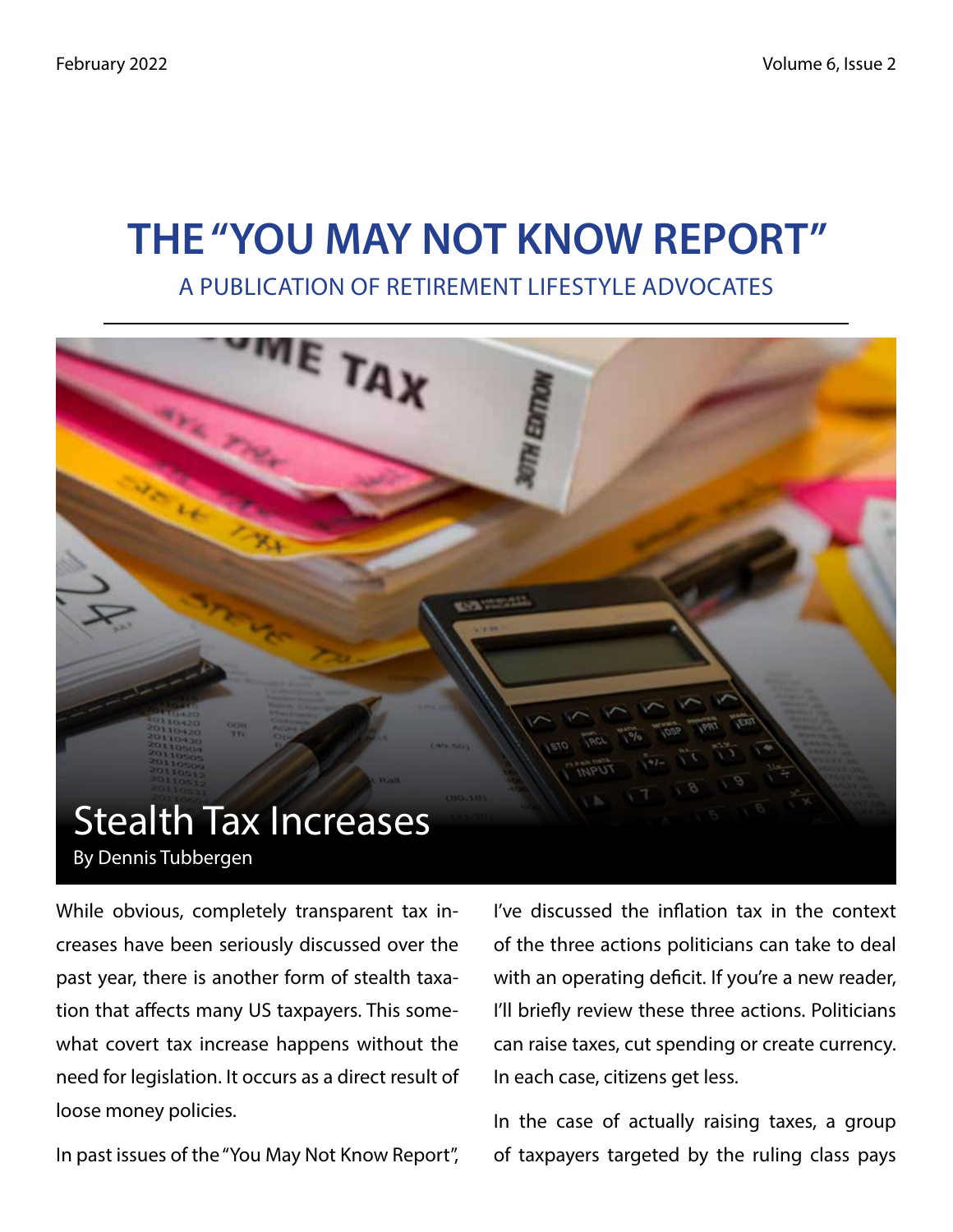more and keeps less. In the case of government spending cuts (which have now gone the way of the dinosaur), another group of citizens loses some government benefits. In the case of currency creation that leads to inflation, all citizens pay more although the lower income workers are more adversely affected.

But there is another way that inflation causes tax increases, especially if the officially reported inflation rate lags the actual rate of inflation. Income tax brackets are indexed for inflation; however, they are never indexed for the real, actual inflation rate, instead they are indexed for the heavily manipulated and highly flawed officially reported inflation rate. The end result of this reality is that many taxpayers pay more in tax even though tax law didn't change.

Let me give you some examples to make my point.

If you are a Social Security recipient or hope to be a Social Security recipient in the future, this reality will likely affect you.

Ever since Social Security benefits became taxable, the same formula is used to determine how much of one's Social Security will be taxable. The formula is called the Modified Adjusted Gross Income formula.

Modified Adjusted Gross Income, or MAGI, is<sup>1</sup>:

 $\frac{1}{2}$  Your Household Social Security + Earned Income + Taxable and Tax Free Interest Income + Dividend Income + Capital Gain Income + Pension Income + Income from Rental Real Estate, Partnerships and Businesses

If your MAGI exceeds \$32,000 and you are married taxpayers filing a joint return, 50% of the excess MAGI (over \$32,000) is the amount of your Social Security that is taxable. If you are married taxpayers filing a joint return, 85% of the excess MAGI (over \$44,000) is the amount of your Social Security that is taxable. In no event will more than 85% of your Social Security benefits be subject to income tax.

If you are a single taxpayer, and your MAGI exceeds \$25,000, 50% of the excess MAGI (over \$25,000 is the amount of your Social Security that is taxable). If you are a single taxpayer and your MAGI exceeds \$34,000, 85% of the excess MAGI (over \$34,000) is the amount of your Social Security subject to income taxes. As with married taxpayers filing jointly, in no event will more than 85% of your Social Security be subject to income taxes.

Here's my point.

These Social Security tax thresh holds for married taxpayers and single taxpayers have not changed since 1994<sup>2</sup>. That means as the dollar has been devalued, Social Security recipients have been hit with the inflation tax and this stealth tax increase.

There are many other, more obscure examples of this stealth tax increase.

This2 from "The Wall Street Journal" (emphasis added):

*Inflation indexing was enacted in 1981, after years of inflation as high as 14.8%. While taxpayers' income had risen with inflation, tax brackets remained fixed. As a result, people owed higher taxes due to nominal, but not real, increases in income.*

*Responding to pressure, Congress indexed*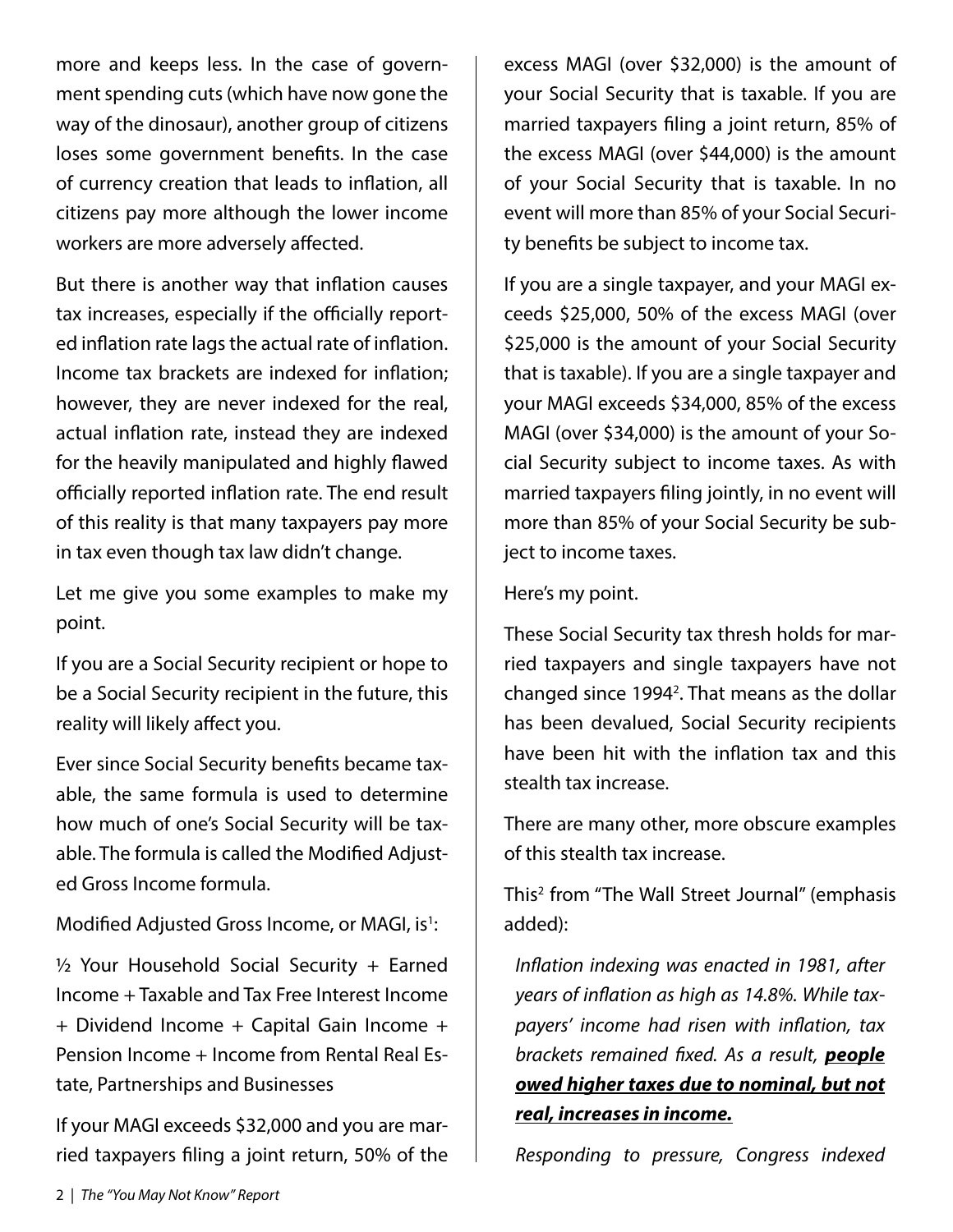*the income-tax brackets and some other provisions for inflation. But lawmakers didn't index all tax provisions, and since then they have chosen to adjust some new ones for inflation but not others.*

*For example, two key provisions for home buyers and sellers lack inflation adjustments: the \$750,000 cap on total mortgage debt for which interest is tax deductible (enacted 2017), and an exemption of up to \$250,000 of profit for single filers and \$500,000 for married couples (enacted 1997) on the sale of a home.*

*If lawmakers had adjusted the home-sellers' exemption for inflation, it would now be above \$411,000 for singles and \$822,000 for couples. So if a taxpayer has large taxable gains from the sale of a highly appreciated home, that person will owe higher taxes due to inflation than a wage earner whose taxes have been adjusted for inflation annually.*

*Other notable provisions not indexed for inflation include the cap on the state and local tax deduction, typically \$10,000 per return; the \$3,000 deduction of net capital losses against ordinary income such as wages; and the thresholds for the 3.8% surtax on net investment income of \$250,000 for married joint filers and \$200,000 for singles.*

To demonstrate the complete subjectivity with which these inflation adjustments occur, consider this from the same article:

*Many wage-earners will see take-home pay bump up in 2022, according to Curtis Tatum, an executive with the American Payroll Associ-*

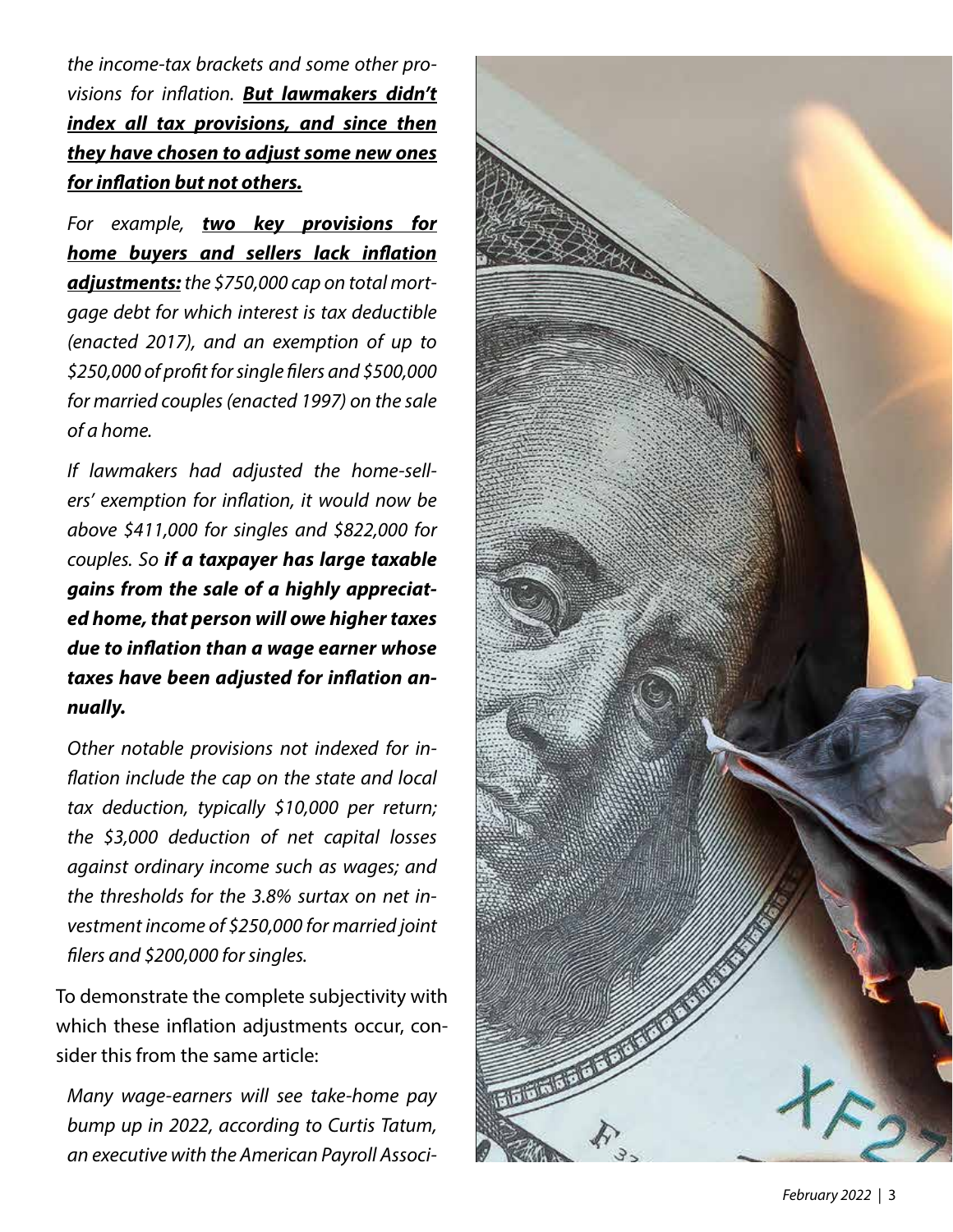*ation. That's because the inflation factor used to adjust federal tax withholding tables has risen about 3% for 2022 due to inflation indexing, far more than last year's factor of about 1%. The adjustment lowers the amount of taxes deducted from paychecks, raising takehome pay.*

Contemplate this.

The inflation factor used to adjust federal tax

withholding tables rose approximately 3% from calendar year 2021 to calendar year 2022. Social Security benefits were indexed for inflation at a rate of 5.9% and the Social Security tax thresh holds were not indexed for inflation.

The table from "The Wall Street Journal" article reprinted in this piece illustrates adjusted thresh holds for 2022.



\*Applies to gains on assets held longer than a year and qualified dividends. †Income limits may also affect allowable contribution.

Source: Internal Revenue Service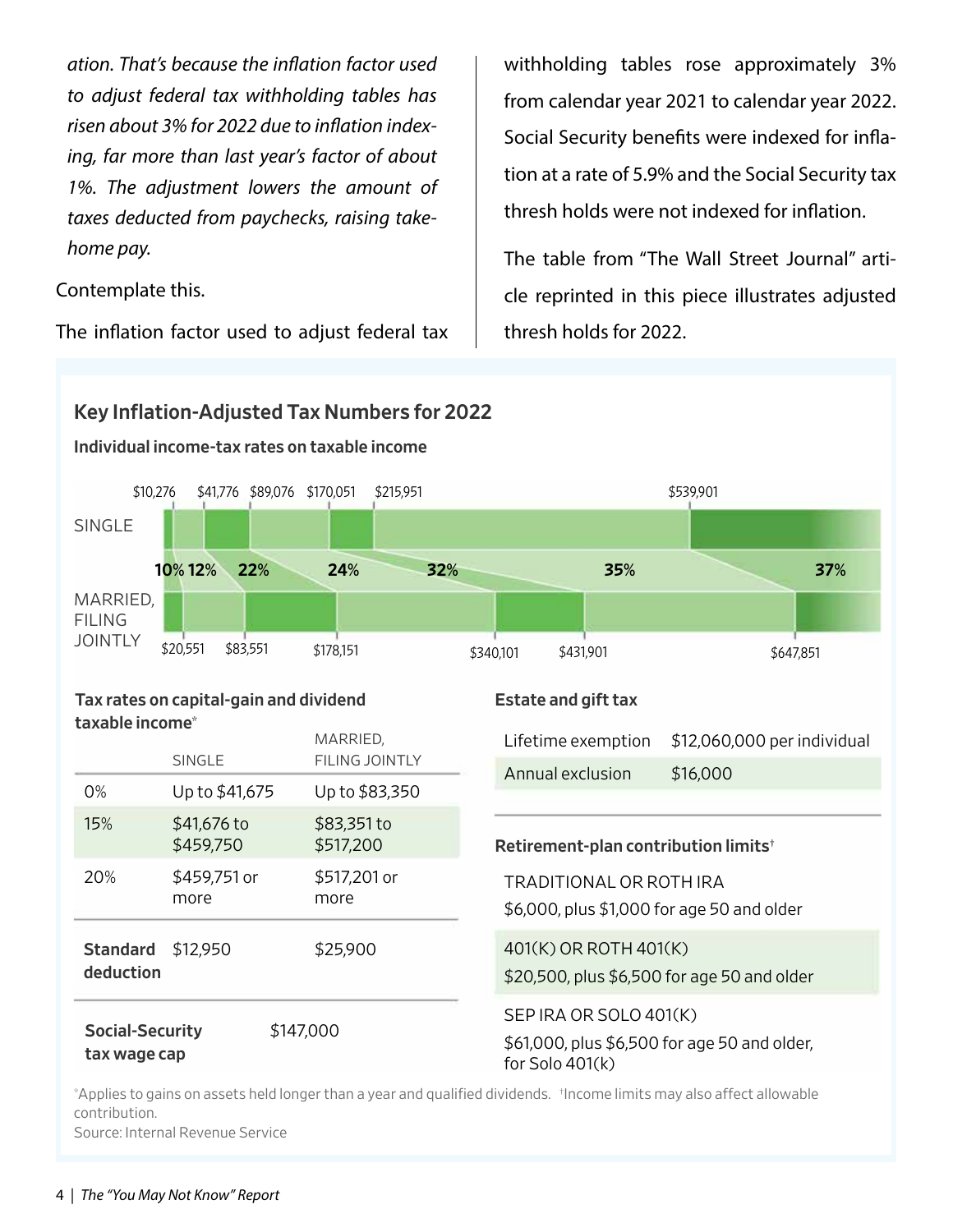

A recent article<sup>3</sup> published by MN Gordon in "Economic Prism" made some very salient points about inflation. Essentially, Gordon argues that there are two kinds of inflation: financial asset price inflation and consumer price inflation. Here is a bit from his piece which speaks for itself (emphasis added):

*Ben Bernanke, then Fed Chair, first commenced the great quantitative easing (QE) experiment in late November 2008. At the time, the Fed's balance sheet was approximately \$800 billion. Now, just over 13 years later, the Fed's balance sheet is over \$8.7 trillion – more than 10 times higher.*

#### *This mad undertaking has shown that once the QE genie's let out of the bottle it's impossible to put back without triggering di-*

*saster. The economy and financial markets have adjusted to the abundance of cheap credit. Businesses, governments – federal state, and local – and individuals depend on it. Take it away and the whole debt edifice implodes.*

*This mad undertaking has also shown the impacts of QE are dependent on where the fake money ultimately flows. This important distinction is why the Fed's efforts to control consumer price inflation are doomed. Let's explore…*

*When the Fed first began creating credit out of thin air to buy Treasury notes and mortgage backed securities, hard money aficionados were revolted. Many prophesized that a Weimar Germany type hyperinflation was just around the corner.*

#### *And why not?*

*As night follows day should not price inflation follow money supply inflation?*

*Well, yes. Of course. But what type of price inflation? That's the real distinction…*

*From 2008 to 2015, the Fed's balance sheet inflated from \$800 billion to about \$4.5 trillion. Over this time, college tuition and health insurance costs went through the roof. But to*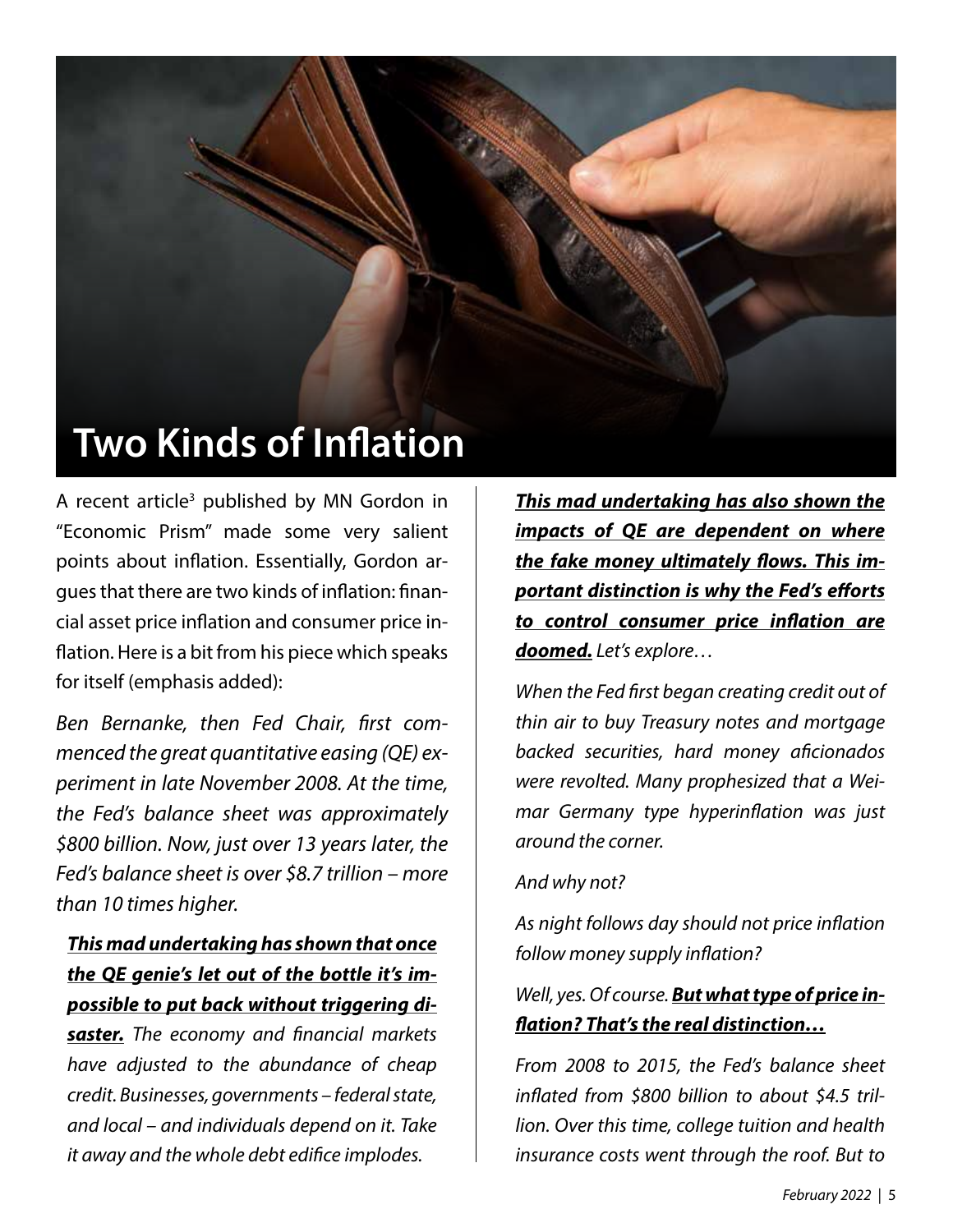*the delight of Paul Krugman and other statist economists, price increases for most consumer goods and services were moderate.*

*Perhaps cheap labor out of Asia helped prevent consumer prices from dramatically inflating. Still, we posit that moderate consumer price inflation between 2008 and 2015, even with QE, was mainly a function of where the fake money flowed.*

*You see, QE and the TARP bailouts started in late 2008 were a bailout of Wall Street and big businesses like General Motors via AIG. Working stiffs got squat. They lost their houses. They lost their jobs. Stimmy checks didn't show up in the mail.*

*Specifically, the money supply inflation from 2008 to 2015 flowed to financial assets. Stocks, bonds, and real estate prices boomed. Speculative fever boomed too, along with financial engineering schemes like companies using low-cost debt for corporate share repurchases.*

*All the while, average consumers were tight on cash. Those who didn't lose their house found some relief through refinancing at lower rates. But this merely afforded them Sunday lunches at Applebee's. The abundance of cheap imports at Costco and Walmart were no match for these piddly cash flow increases to family balance sheets.*

*From 2015 to late 2019, the Fed attempted to draw down its balance sheet. But after dropping about \$700 billion, to roughly \$3.8 trillion, all hell broke loose. In September 2019, overnight money market rates spiked and the Fed had to backstop the repo market.*

*This breakdown in the repo market was soon overshadowed by the mass money printing instituted to bailout the consequences of government mandated lockdowns. Upwards of \$5 trillion was created out of thin air to buy Treasury notes and mortgage backed securities. Only this time it was different…*

*The 2008-09 bailout of Wall Street opened people's eyes and minds to what's possible. Thus, as the Fed went into full big business bailout mode in 2020, the plebs started asking…where's the people's bailout? Where's QE for the people?*

*What's more, the people had a moral case to make. Through no fault of their own, state sponsored destruction, as a mad response to coronavirus, had eradicated their jobs. So it was only fair for the people to get a bailout too, right?*

*The CARES Act, which included a \$1,200 stimulus check and an additional \$600 weekly payment for the unemployed, offered many people their first taste of free money succor. They liked its sweet taste. And they wanted more.*

*A \$1,200 stimulus check was nice, and all. But a \$2,000 monthly payment is way better. So why stop there?*

*When money's free, the supply's infinite…ain't it?*

*Thus, more stimmy checks were delivered like manna from heaven. And many working stiffs discovered it was more prosperous not to work.*

*But if everyone's home watching Netflix – or getting rich trading cryptos in the metaverse – who's left to make pizzas or milk cows? And at*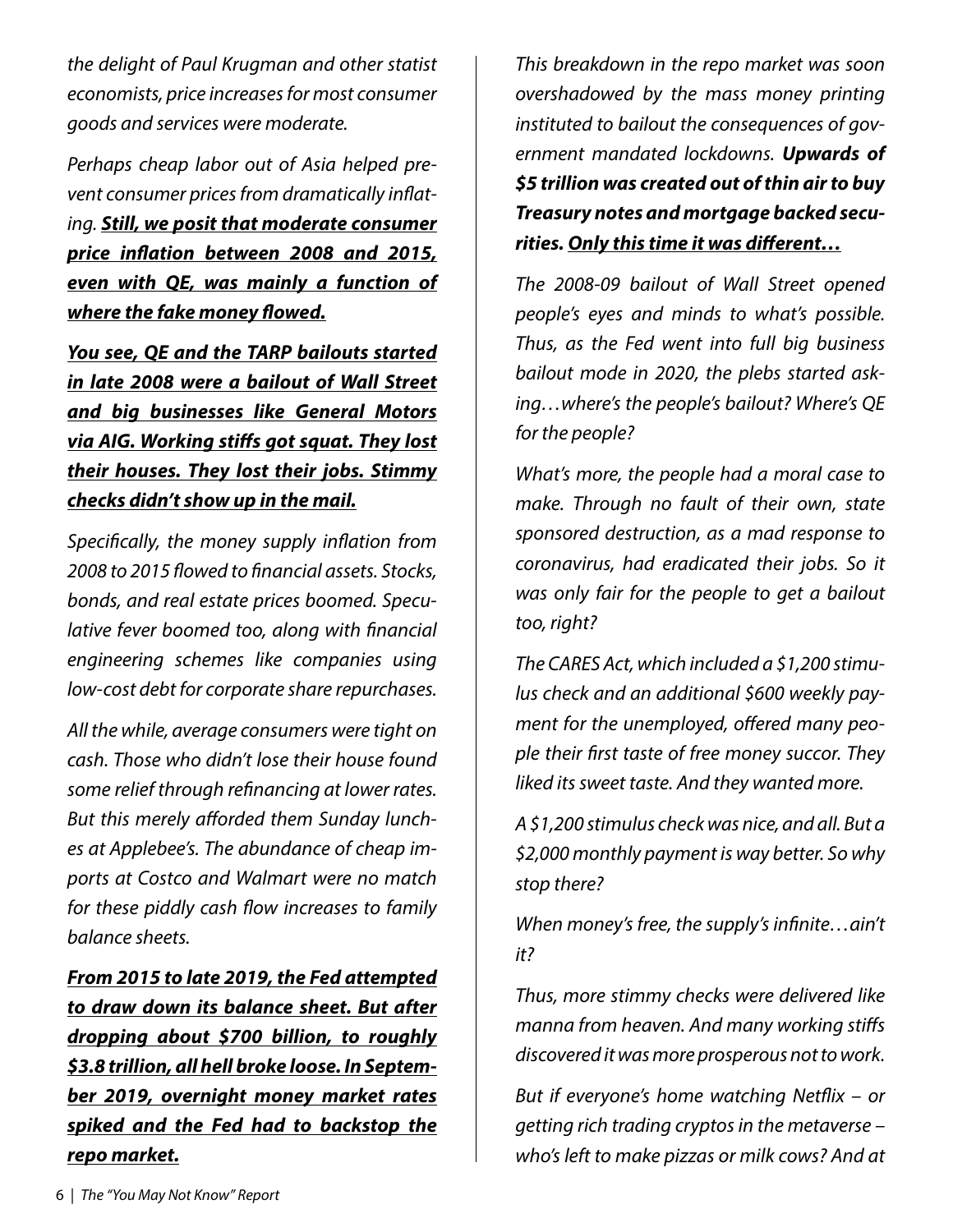#### *what price?*

*The federal government's fiscal deficits for fiscal years 2020 and 2021 were \$3.13 trillion and \$2.77 trillion, respectively. That's nearly \$6 trillion of fake money – money supplied via Fed purchases of Treasury notes with credit created out of thin air – that was spent directly into the economy over 24 months.*

*At the start of 2021, consumer prices, as measured by the consumer price index (CPI) were increasing at an annual rate of 1.4 percent. As of November 2021, the CPI is rising at an annualized rate of 6.8 percent…marking the greatest increase to consumer prices in over 40 years. And if the CPI was still calculated the way it was in the 1980s, it would be over 15 percent.*

*What to make of it…*

*This week, minutes from the Fed's December meeting were released. Finally, the minutes show, committee members are concerned about inflation. The Fed may even begin reducing its balance sheet and raising the federal funds rate this year. Stocks sold off and Treasury yields spiked upward on this revelation.*

*Should the Fed go forward with these credit tightening plans you can expect asset prices to deflate. But what about consumer prices?*

*Not likely. And that's why this time it's different…*

*Unlike the QE from 2008 to 2015, the QE from 2019 to the present included massive social spending. This was more than a Wall Street bailout.*

*The \$6 trillion in deficit spending represents fake money that's been released directly into the economy. Raising rates and selling off bonds won't mop this money up; at least not with the same efficiency it does for financial asset inflation.*

#### *So as asset prices deflate in 2022, something unexpected will happen: Consumer prices will continue to inflate.*

*Moreover, the Fed will be completely flummoxed by this magnificent folly. But then what?*

*Will Congress reduce deficit spending? Will the Fed push rates high enough to trigger a depression? Will Weimar inflation finally come to America?*

*We may soon find out.*

As this issue of the "You May Not Know Report" is being written, it seems that the asset price deflation discussed in this article may now be underway. Many major stock indices are now trading below their 200-day moving average, which is a technically significant level.

While home inventories are still low, increasing interest rates may be beginning to slow down that market.

And, rising interest rates mean that bond prices are also declining.

At the same time, inflation in consumer prices continues to rise.

At this point in time, it seems that Mr. Gordon is on point.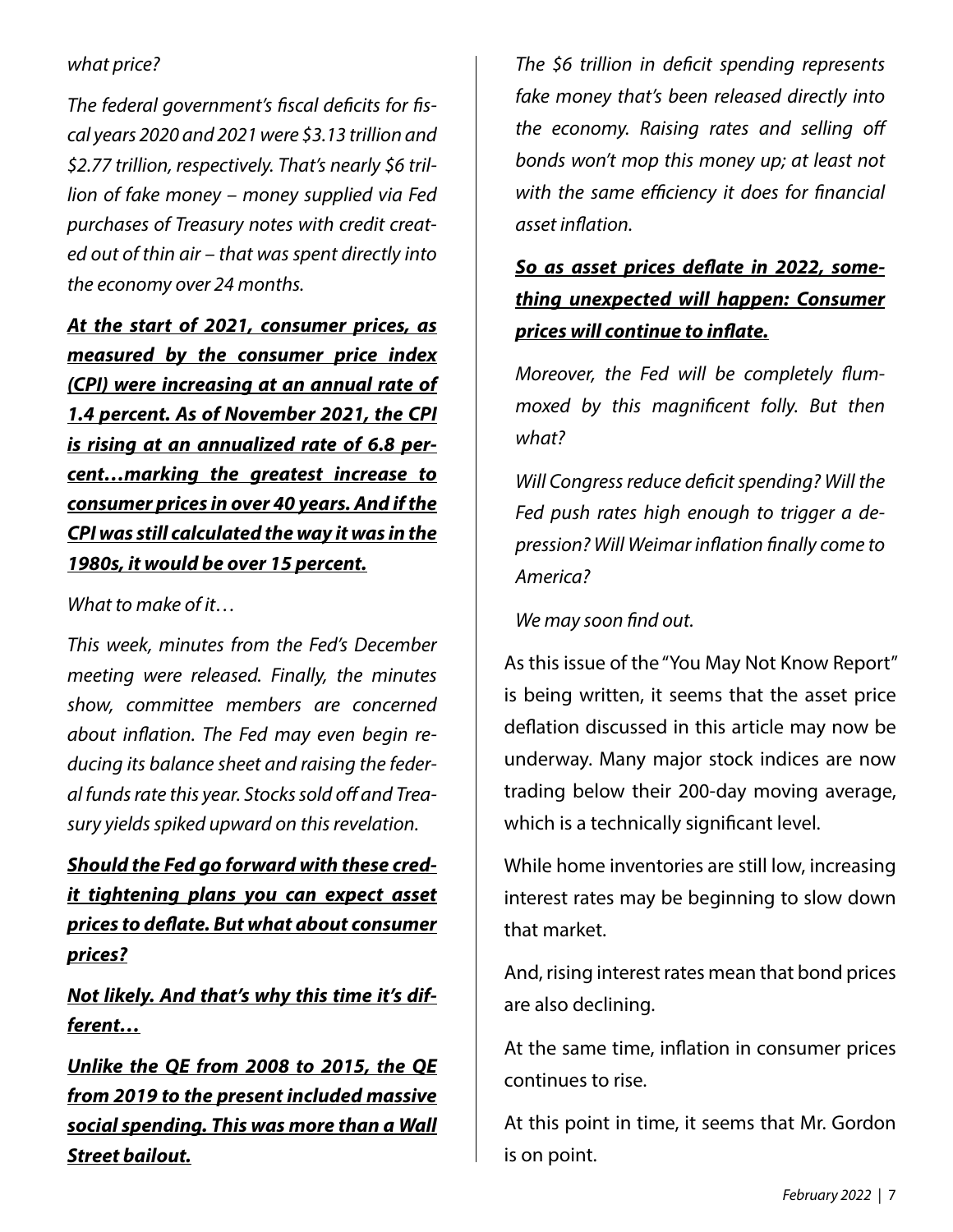## Watch What They Do, Ignore What They Say

While that headline is universally sage advice, it's particularly good advice when it come to central banks around the world. Central banks, as long-time readers of this publication know, control monetary policy.

Almost without exception, central bankers around the world have been engaging in massive amounts of currency creation which has created the current inflationary environment.

While these same centra bankers are now talking about taking action to tame inflation, I'm less interested in what they are saying than what they are doing.

There has been some movement toward tighter money policies by many world central banks, but as I've stated in the past, these moves to this point have been more form over substance. And, the reality of world finances dictates that tightening monetary policy to combat inflation will likely result in near-immediate recession and a reset in asset prices as we discussed above.

Despite all the taper talk, the truth is that mon-

etary policy remains extremely loose by historical standards while inflation remains extremely high by historical standards.

While this taper talk is the official narrative, behind the scenes, world central bankers are adding to their gold reserves. This<sup>4</sup> from Claudio Grass (emphasis added):

*According to recently released data by the World Gold Council (WGC), as of September 2021, the total amount of gold held in reserves by central banks globally exceeded 36,000 tons for the first time since 1990. This 31-year record was the result of the world's central banks adding more that 4,500 tons of the precious metal to their holdings over the last decade and it provides ample support for the investment case for gold, in both directly performance-related terms, but also from a big picture perspective.* 

*This new record went largely underreported in the mainstream financial press and almost entirely unmentioned in official central bank statements and their guidance or policy commentary. Quite to the contrary, policymakers*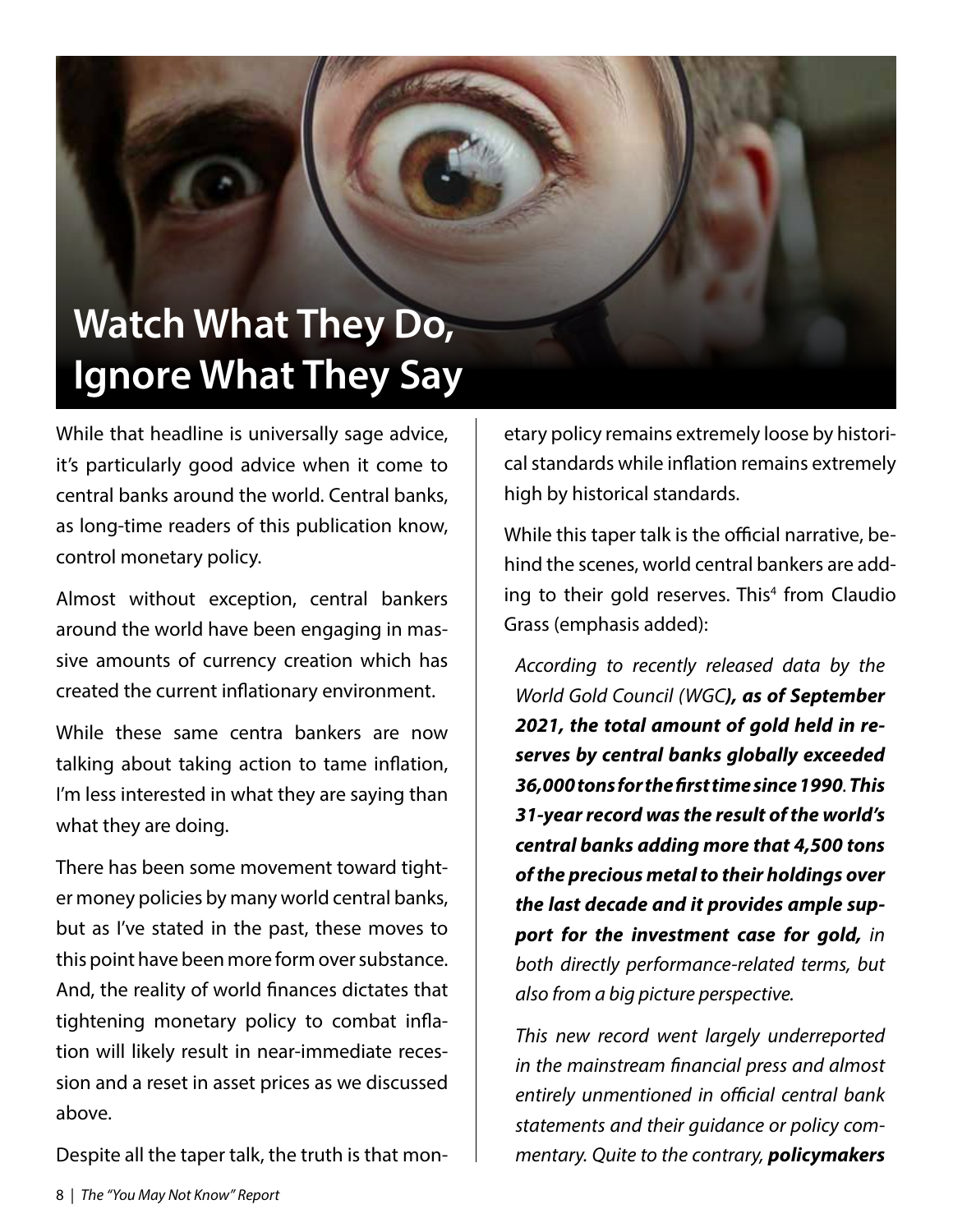*in the US, the Eurozone and in most other major economies, have for over two years now insisted on repeating the exact same talking points and all kinds of arguments and convictions that would in fact nullify the case for holding gold at all.* 

*For example, up until very recently, inflation was largely and decisively dismissed as "transitory", with leading figures from the Fed and the ECB repeatedly assuring investors and the public at large that consumer prices were under control and that the early hikes we saw last year in official data were nothing but a glitch. Of course, as the pressures continued to build and as it became clear that the CPI figures (that are already a very poorly constructed and misleading gauge of inflation) were not aligned with the version of reality that central bankers publicly espoused, they were forced to perform a policy U-turn, at least in theory if not in practice. However, the most important element to note here, is that if their public statements were actually consistent with their policymaking and strategic outlook, there would be no conceivable reason to ratchet up their gold stockpiling.*

*Naturally, this is far from the first time we see this kind of dissonance between words and actions by officials and institutional figures of all sorts, not just central bankers. This is why investors need to pay attention to the practical steps that are actually taken, and largely ignore the rhetoric that surrounds, or often even conceals, those steps. As the old saying goes, "do as I do, not as I say".* 

*And while inflationary risks are very much* 

*on top of most conservative investor's minds, there is also a much larger, long-term shift that the gold buying spree highlights: The reign of the dollar as the world's reserve currency is slowly but surely coming to an end. The greenback's value has seen a remarkable decline against gold over the last decade and it's not just precious metals investors that are keeping a close eye on this trend. Reinforced by solid geopolitical reasons, central bankers in Russia, China and other aligned nations have been pushing for years already to dethrone the USD.* 

*It has certainly been an uphill battle, and the US currency still undoubtedly dominates all others in International trade and in reserves, however, this campaign against it appears to be relentless. In fact, it might have reached an important milestone a few weeks ago: according to a report by the Central Bank of Russia that was analyzed by Bloomberg, last year, the nation's central bank gold holdings surpassed its dollar reserves for the first time in its history, with gold making up 23% of total reserves as of the end of June and dollar assets dropping to 22%.* 

If central bankers around the world are buying gold and if the Russian central bank now holds more gold than US Dollars, it makes the case that every-day, ordinary investors and aspiring retirees should have at least some of their nest egg invested in gold.

If you'd like to learn more about how to add gold to your portfolio, give our office a call at 1-866-921-3613. We'd be glad to arrange a phone interview to discuss all the current options with you.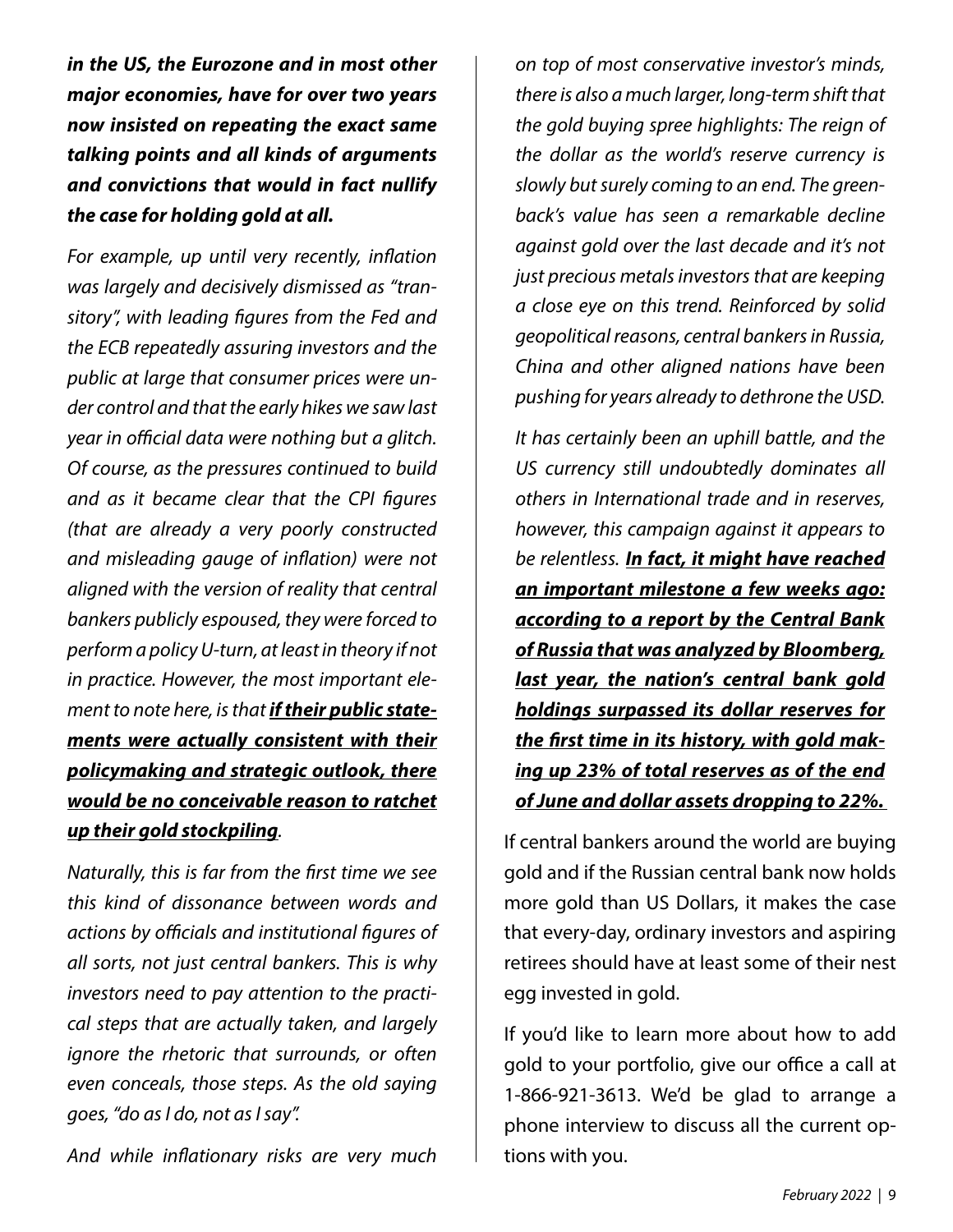## Two Choices – Both Bad

I have often had this discussion with readers including in last month's issue with a piece titled "Inflation Followed by Deflation".

The Federal Reserve and other central banks around the world are painted into the proverbial corner. They have two choices, and both are bad.

Choice one is to continue currency creation and risk a hyperinflationary outcome. Choice two is to cease currency creation and raise interest rates to subdue inflation with the side effect of a severe economic downturn or depression.

There are many analysts who agree with this assessment. This<sup>5</sup> from an article titled "Rock, Meet Place":

*Unfortunately, things will get worse before they get better. After 50 years of policy blunders exacerbated by a clown-show in Washington today, there are only two choices.*

#### *Inflation or depression, the authorities are trapped.*

*They should know this, but are drunk on hubris, blinded by money-printing, schmoozed by lobbyists, and too busy insider-trading to care. If they understood this predicament, they'd have retired years ago.*

*The real problem? In the DC halls of power and its feeder universities, they don't understand economics. Instead, they parrot dogma dressed up in complex math to justify central planning and fiat money.*

*Models that actually work (from the Austrian school) are ignored or obfuscated because they don't consolidate power into a crony, captured system.*

*It's like the Roman Catholic Church digging in their heels and developing wildly complex models to explain the observations of Galileo without conceding that the Earth orbits the sun and not vice versa (then having the audacity to persecute for heresy, sentencing him to house arrest until his death).*

#### *The predicament*

*Inflation or depression, how did we get here? Ludwig von Mises explained (in 1949)-*

*"There is no means of avoiding the final collapse of a boom brought about by credit expansion. The alternative is only whether the crisis should come sooner as the result of a voluntary abandonment of further credit expansion, or later as a final and total catastrophe of the currency system involved."*

*We warned of it five years ago. With consumer prices now roaring at 7% even by their own manipulated metrics (so, double that), we now sit on the razor's edge.*

*US stock and bond markets are in an epic bubble and can only be propped up with more money-printing. But that will cause the prices of beef, milk, eggs, rent, and energy to soar.*

#### *The inflation-genie is out of the bottle.*

*To put her back in, they need to stop the easy-money policies, but that will crash the markets, a cascade of debt-deflation (like 2008) that also torpedoes the real economy.*

*So, which will it be, inflation or depression?*

*It'll be an epic tug-of-war as they try to thread the needle. They'll tighten this year until things start to break, then panic and turn the money spigots back on.*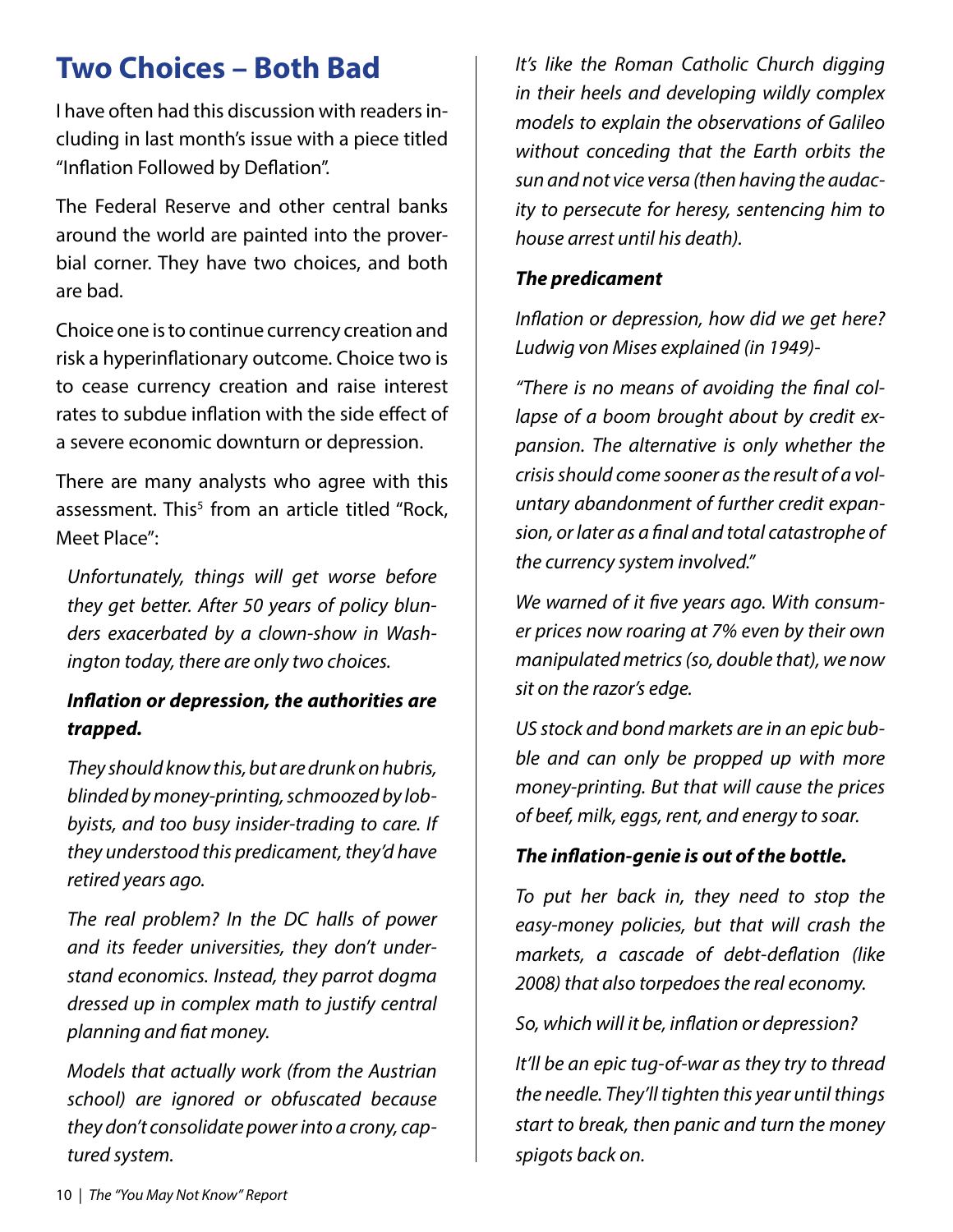## February 2022 Special Report – Stock Update and Analysis, Is the Crash Here?

This month only, we are making available a free report titled, "Stock Update and Analysis, Is the Crash Here?"

To request your complimentary copy this month only, return one of the postage-paid reply cards included with this month's newsletter. You'll notice that we've included three reply cards with this month's newsletter; we've done that so you can request a copy of this report for anyone you know that might find this information helpful.

In this month's special report, you will discover:

- How current stock valuations compare to historical valuations
- How currency creation affects stock prices
- Why we believe the NASDAQ is already in a bear market
- What to do with your stock and stock fund holdings presently

This report is being offered this month only.

|                       |        | <b>MAGAZINETATAR</b><br>1. 行作员                           |  |
|-----------------------|--------|----------------------------------------------------------|--|
| <b>TIMEX</b>          |        | <b>Time Deposit Rates</b><br>At the time of publication, |  |
|                       |        | these rates were valid:                                  |  |
|                       | 1-Year | 1.00%                                                    |  |
| 经和事案<br>6 4 6 年10点    | 2-Year | 1.50%                                                    |  |
| $+1.1$ $+1.1$         | 5-Year | 3.00%                                                    |  |
|                       |        | Call the office for details at                           |  |
| <b>Akad All Links</b> |        | 1-866-921-3613.                                          |  |
|                       |        |                                                          |  |